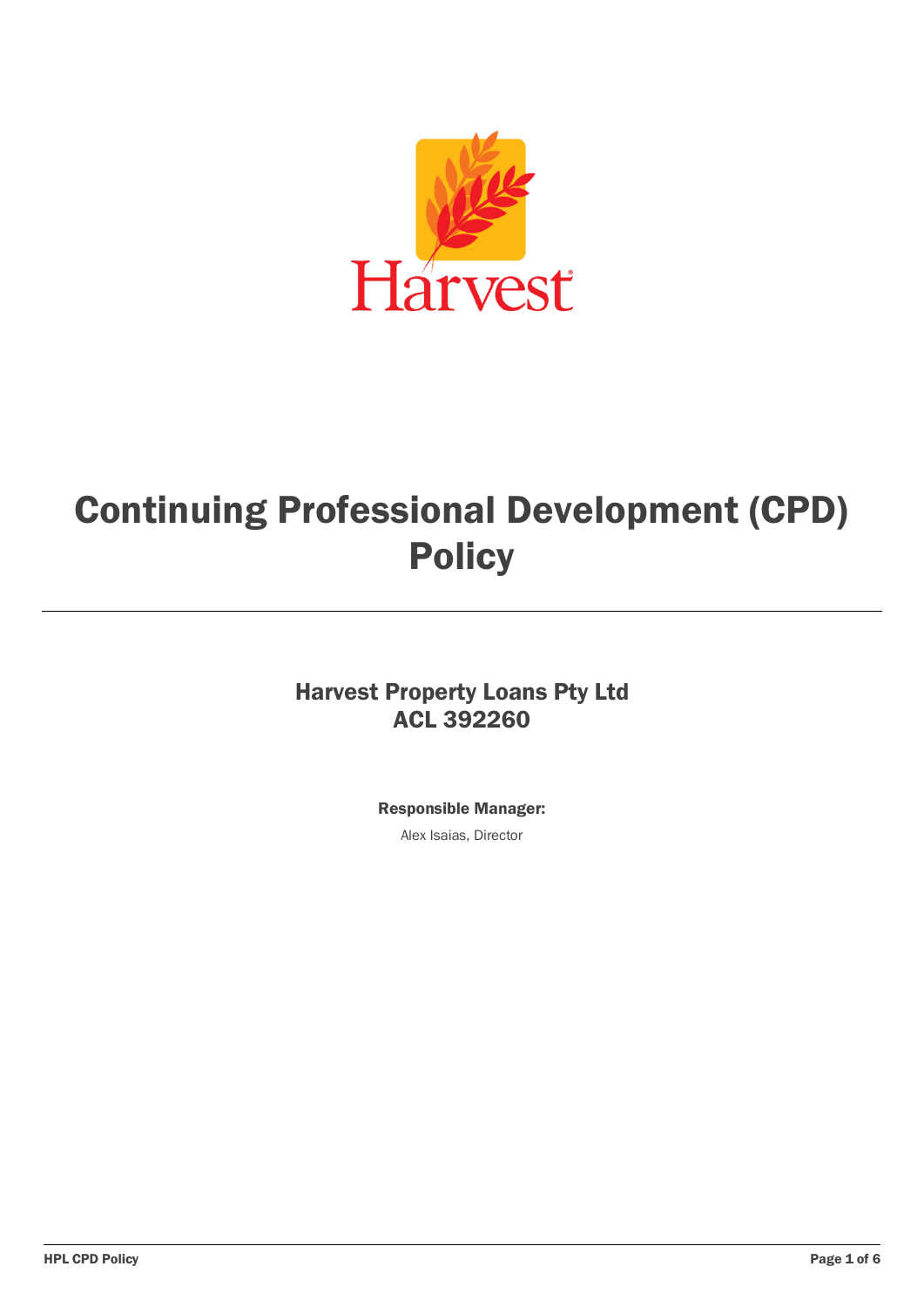## **Background**

#### 1. Introduction

#### *1.1* Summary

- *a)* Harvest Property Loans Pty Ltd (HPL) has certain obligations in relation to continuing professional development, training and competency under its Australian Credit Licence (ACL), specifically in relation to ASIC RG 206.
- b) In addition to these requirements, some representatives may also hold professional qualifications and/or registrations that have additional ongoing CPD requirements. Each representative must ensure that, if applicable, any such additional CPD requirements are met.

#### 1.2 Our commitment to ongoing CPD

a) HPL believes that a strong compliance culture is key to ensuring the best outcomes for our clients. It is also key to making sure HPL continue to remain eligible to hold its ACL. All Representatives must take ongoing training seriously and ensure that they meet all of the requirements of this policy.

#### 2. Purpose

- a) This Policy outlines HPL's CPD, training and competency requirements. This includes:
	- (i) Assisting all employees to be aware of what their ongoing CPD obligations are and how to meet them;
	- (ii) Which roles and functions require certain qualifications and/or authorisations before they can be performed;
	- (iii) How CPD training records will be maintained and monitored; and
	- (iv) Who is responsible for ensuring employees have met any applicable training obligations.

#### 3. Scope

a) This policy specifically applies to all Representatives.

#### 4. Consequences of breaching this policy

a) Non-compliance with this Policy may result in disciplinary action up to and including termination.

### Our Obligations

#### 5. General obligations for ACL holders

- a) As an ACL holder, HPL must, among other things:
	- (i) Maintain and demonstrate ongoing competence to provide credit services;
	- (ii) Ensure representatives are adequately trained and remain competent to provide credit services at all times;
	- (iii) Ensure credit services are provided efficiently, honestly and fairly;
	- (iv) Take reasonable steps to ensure its representatives comply with credit services laws; and
	- (v) Maintain organisational competency including the appointment of Responsible Managers.

#### 6. Regulatory basis for this Policy

- a) This Policy is based on relevant regulatory guidelines including:
	- (i) *National Consumer Credit Protection Act 2009 (Cth)* (NCCP Act)
	- (ii) ASIC Regulatory Guidelines:
		- (a) RG 206 Credit Licensing: Competence and training
	- (iii) AML/CTF Act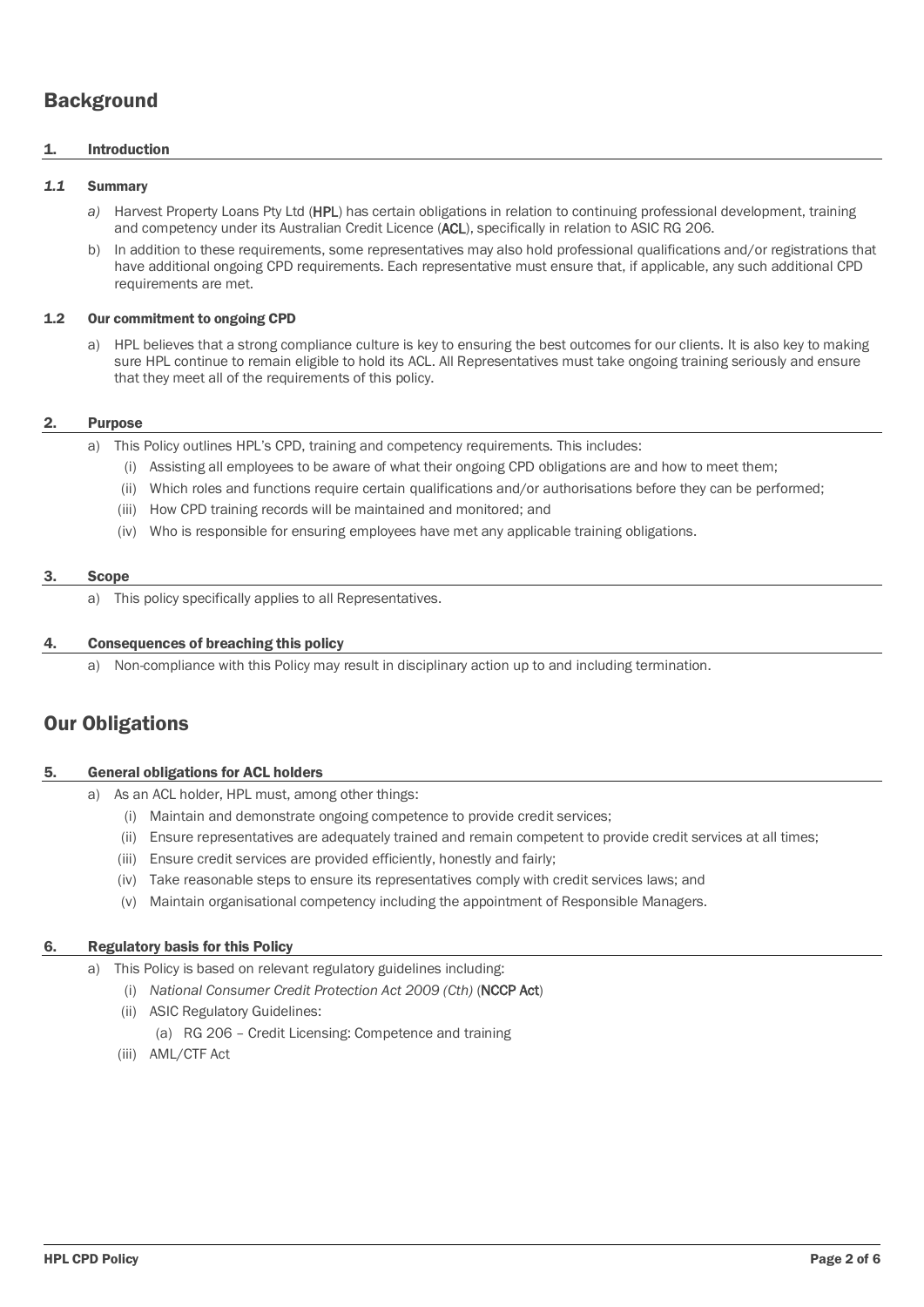## Expectations and Obligations of Representatives

#### 7. Obligations on Representatives

#### 7.1 Conduct

- a) All Representatives must:
	- (i) Comply with all rules, regulations, legislation and policies (as set out an amended from time to time);
	- (ii) Conduct themselves efficiently, fairly and honestly; and
	- (iii) Meet all reasonable standards of performance that clients and the business are entitled to expect of them.

#### 7.2 Knowledge

- a) Representatives must maintain ongoing competency and adequate knowledge of in relation to the activities they are authorised to undertake on behalf of HPL as well as any other skill and knowledge required to perform their role and function. This includes, but is not limited to adequate knowledge of:
	- (i) The Corporations Act;
	- (ii) Other relevant regulations and legislation;
	- (iii) Developments within your areas of authorisation;
	- (iv) Any relevant conditions attached to HPL's ACL;
	- (v) HPL's policies and procedures that apply to your conduct;

## Assessment of qualifications and skills

#### 8. Determination of requirements

a) HPL must assess and determine what qualifications and experience are necessary for the duties the Representative is to undertake on behalf of the HPL having due regard for regulatory minimum requirements and the demands and scope of each role.

#### 9. Assessment of prospective Representatives

#### 9.1 Prospective Representatives

a) The skills, experience and qualifications of any prospective Representative must be assessed prior to a job offer being presented. The assessment must have due regard for the scope and level of authorisation. This assessment must be approved by the Head of Compliance in conjunction with the Directors.

#### 9.2 Transfers and promotions

- a) All transferred or promoted Representatives that are subject to RG206 must have their skills, experience and qualifications assessed having regard to the scope and duties of the role. This assessment must be approved by the Head of Compliance in conjunction with the Directors.
- b) Where there is a minor gap in competencies, the Representative may be suitable for appointment at the sole discretion of the Directors, subject to the following:
	- (i) The Representative must agree to a remediation plan with includes timeframes for any competency gaps to obtained. This includes an agreement by the Representative to undertake any additional training and/or qualifications required by HPL. Financial assistance may be provided with these requirements at the sole discretion of the Directors and the Representative is not to assume any entitlement to such support unless approved by the Directors in writing;
	- (ii) The Representative must not engage in any authorised activities until it has obtained the relevant competencies.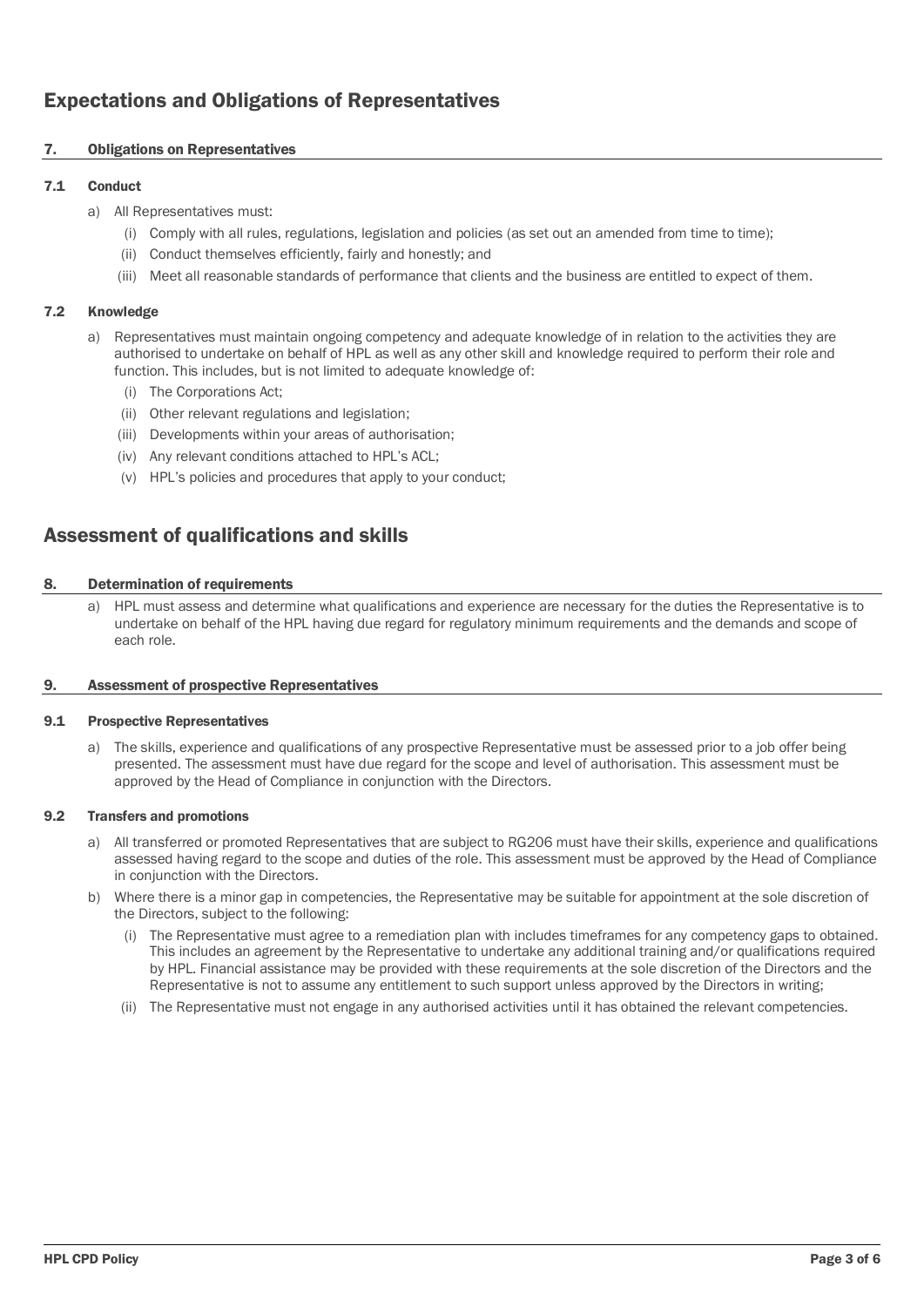## CPD Requirements

#### 10. CPD Year

a) HPL's CPD year will be from 1 July to 30 June of the following calendar year.

#### 11. Our approach to CPD

- a) Our approach to CPD will be to:
	- set reasonable CDP requirements for each Provider relevant to the scope and nature of the authorisations of that provider; and
	- (ii) actively assess the performance of each provider against their requirements throughout the CPD year.

#### 12. CPD Plans

a) Each Representative will be issued and annual CPD Plan outlining the ongoing CPD requirements for the CPD Year.

#### 13. Mandatory CPD

- a) A total minimum of 30 hours of CPD must be completed each year of which a minimum of 15 must be specifically related to the provision of credit assistance.
- b) A minimum of 15 hours of the above CPD Activities must be **Structured CPD**. Structured CPD activities are activities that require a formal assessment component. Evidence of successful completion is required.

#### 14. Restrictions

#### 14.1 Professional and Technical Reading

a) A maximum of 4 hours of professional and technical reading map be counted towards CPD hours in any given CPD Year.

#### 14.2 Formal Relevant Education

a) A maximum of 30 hours of formal relevant education (i.e. further studies) may be counted towards CPD hours in any given CPD Year.

#### <span id="page-3-0"></span>15. Qualifying CDP Activities

- a) At least 70% of CPD activities each CPD Year must constitute Qualifying CPD Activities. A Qualifying CPD Activity must:
	- (i) Have clearly defined aims and learning outcomes;
	- (ii) Have a clearly defined and logical structure that following adult leaning principles;
	- (iii) Be current, accurate and up-to-date;
	- (iv) Is at the appropriate leaning level with appropriate technical or practical content;
	- (v) Deal primarily with matters that are relevant to the provision of financial product advice, financial advice services or the conducting of a financial advice business;
	- (vi) Be conducted by one or more persons with appropriate expertise, academic qualifications and practical experience;
	- (vii) Enhance the Representative's knowledge as skills in areas relevant to the provision of financial advice;
	- (viii) Include one or more of the following: workshop, face to face presentation, multimedia, worked examples, activities, case studies, tips, warnings and if appropriate, references to relevant legislation and regulation;
	- (ix) Issue a proof of attendance/completion (which must be provided to HPL by the Representative) which specifies as a minimum;
		- (a) Name of activity and provider;
		- (b) Date of activity/completion;
		- (c) Overview of activity;
		- (d) Overview of conducting entity/person;
		- (e) The CPD area/s to which it relates;
		- (f) Duration in minutes/hours/CPD points of the activity (1 CPD point is to be considered as 1 CPD hour).

#### 16. Approval of CPD

a) HPL must approve 70% of each Representatives CPD for them to complete as part of their CPD Plan. For Relevant Providers, this means that 21 hours of CPD must be approved each CPD Year.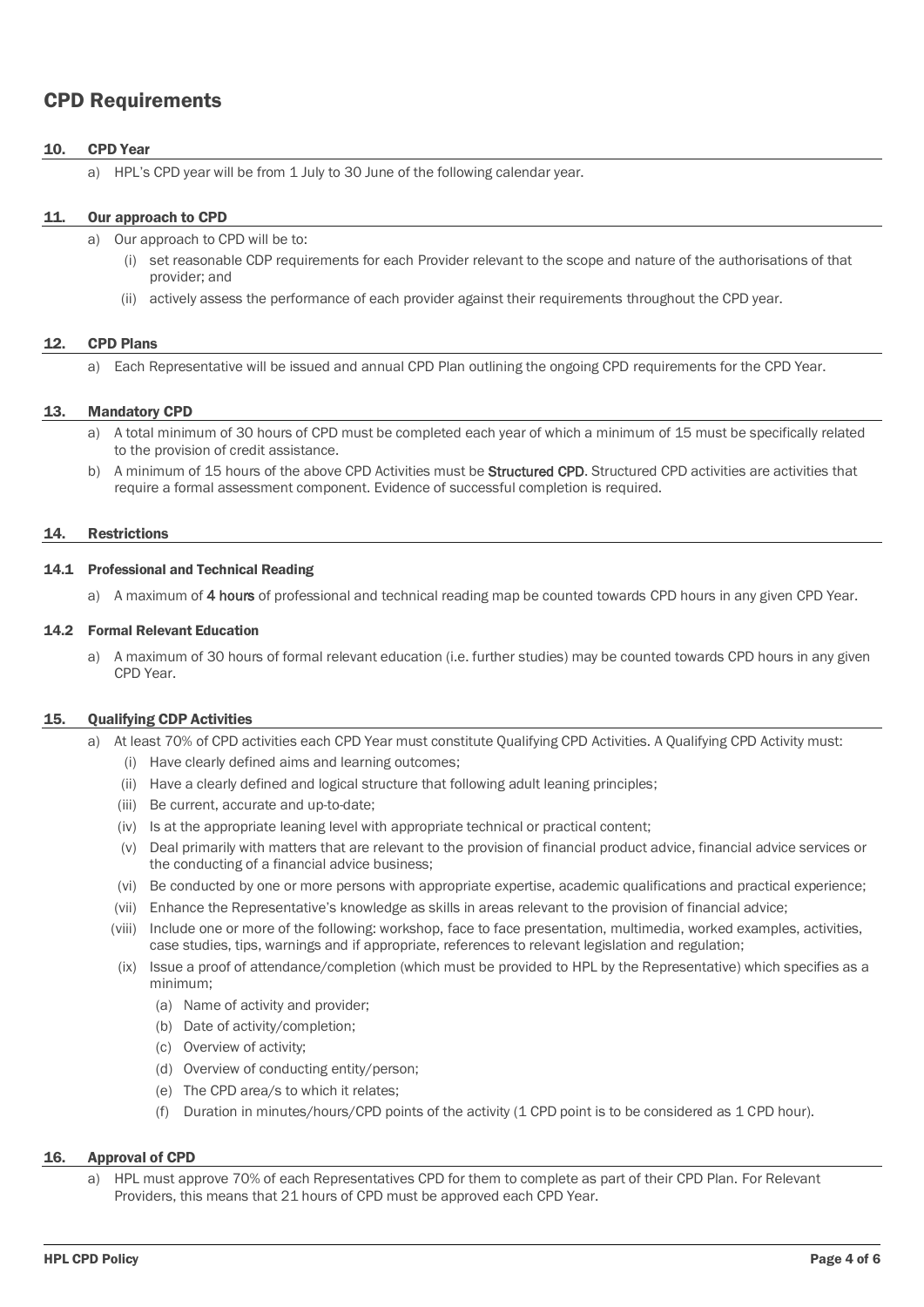#### 16.2 Kaplan OnTrack

a) Kaplan OnTrack is the system used by HPL to provide access to CPD training content as well as log and monitor Representative's CPD activity. Any CPD completed through Kaplan OnTrack is deemed to be approved by HPL. As such, a Representative could meet all qualifying CPD activities hours by completing the required hours via Kaplan OnTrack.

#### 16.3 Other activities

a) Activities other than those completed through Kaplan OnTrack may be approved by HPL at its sole discretion. Representatives wishing to count such activities towards their annual CPD requirements must apply for approval for the activity in question by logging it in Kaplan OnTrack portal and providing all of evidence that satisfies all of the requirements outlined in sectio[n 15](#page-3-0) of this Policy.

#### 17. Monitoring and assessment

- a) An RP's progress towards meeting their CPD requirements will be assessed quarterly.
- b) If HPL forms the view that the AP is not making sufficient progress towards meeting the requirements of their annual CPD Plan, the RP will be issued with a caution and the RP's progress will be monitored monthly in the quarter following the caution.

#### 18. Update this CPD Policy

a) An annual review and assessment of this CPD Policy will be completed to ensure it remains compliant with the requirements of the Legislative Instrument as amended from time to time. HPL will update this policy if and when required.

#### 19. Primary Responsibility for meeting CPD requirements

- a) Representatives are primarily responsible for meeting the requirements of their annual CPD Plans.
- b) Managements is primarily responsible for setting annual CPD Plans and monitoring progress towards these throughout the CPD Year.

#### 20. Maintenance of required records

#### 20.1 Requirements of Representatives

- a) HPL has engaged Kaplan (via Kaplan OnTrack) to record the CPD of Representatives and perform the function of HPL's CPD Training Register. As such, Representatives must add all CPD activities to Kaplan.
- b) Representatives will need to provide complete evidence in support of all CPD activities added to their Training Register.

#### 20.2 HPL's requirements

- a) HPL will ensure that all records required by the Legislative Instrument are completed and maintained. These records include:
	- (i) All CPD Plans;
	- (ii) Details of CPD Assessments
	- (iii) Details of CPD Activities
- b) For Relevant Providers, HPL must record on that Representatives Financial Adviser Register entry, any CPD Year for which that Representative fails to meet their CPD requirements.

#### 21. Publication of CPD Policy

a) HPL will publish a copy of this CPD Policy on its website and will ensure that all Representatives have access to a copy of it.